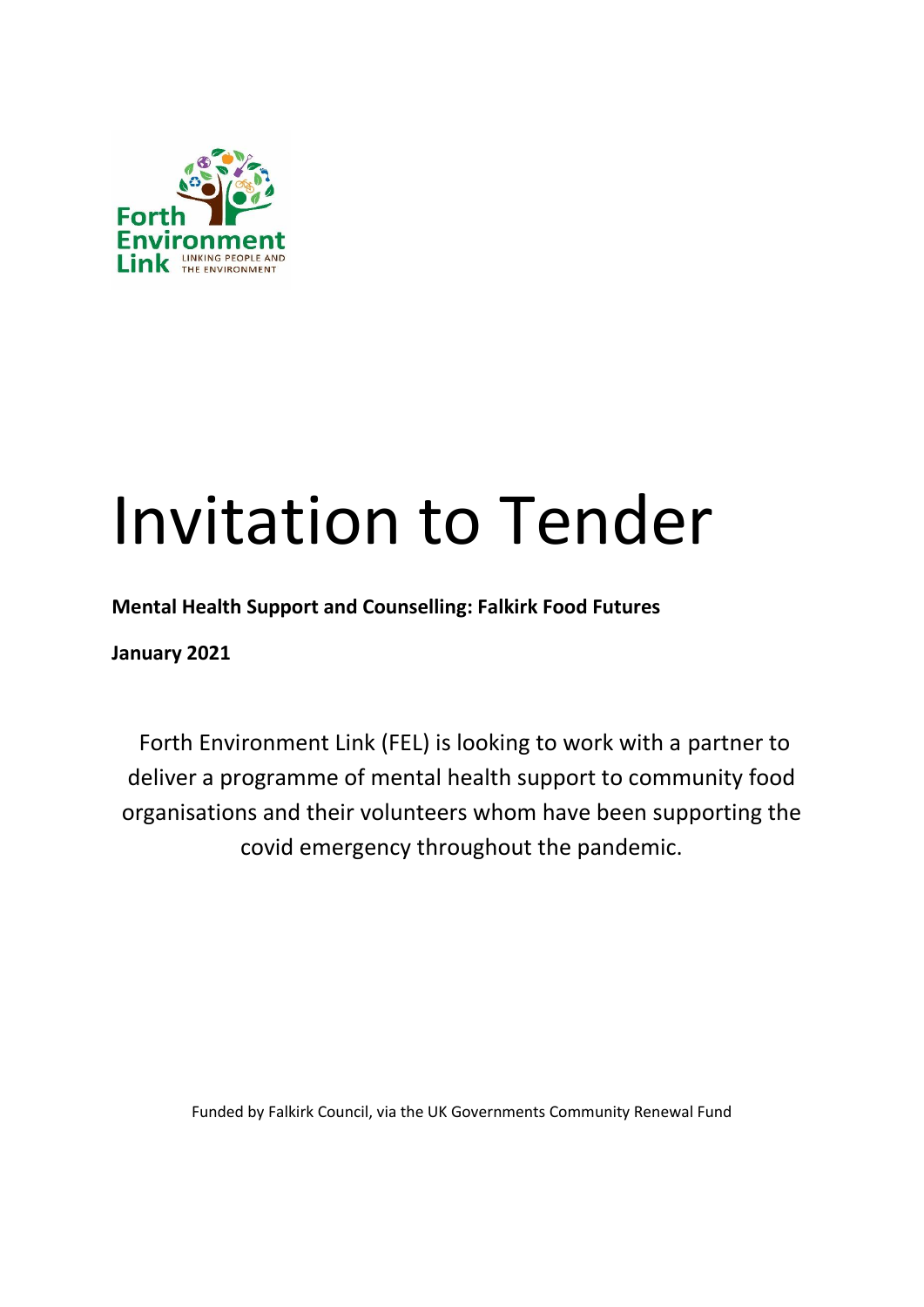# Table of Contents

| <b>Executive Summary</b>                 | 2 |
|------------------------------------------|---|
| Introduction to Forth Environment Link   | 2 |
| <b>Falkirk Food Futures</b>              | 2 |
| Mental Health Support & Counselling      | 3 |
| <b>Funding Available</b>                 | 4 |
| Timeline                                 | 4 |
| <b>Evaluation of Submissions</b>         | 4 |
| Documents to be Included with Submission | 5 |
| Questions                                | 5 |
| Appendices                               | 6 |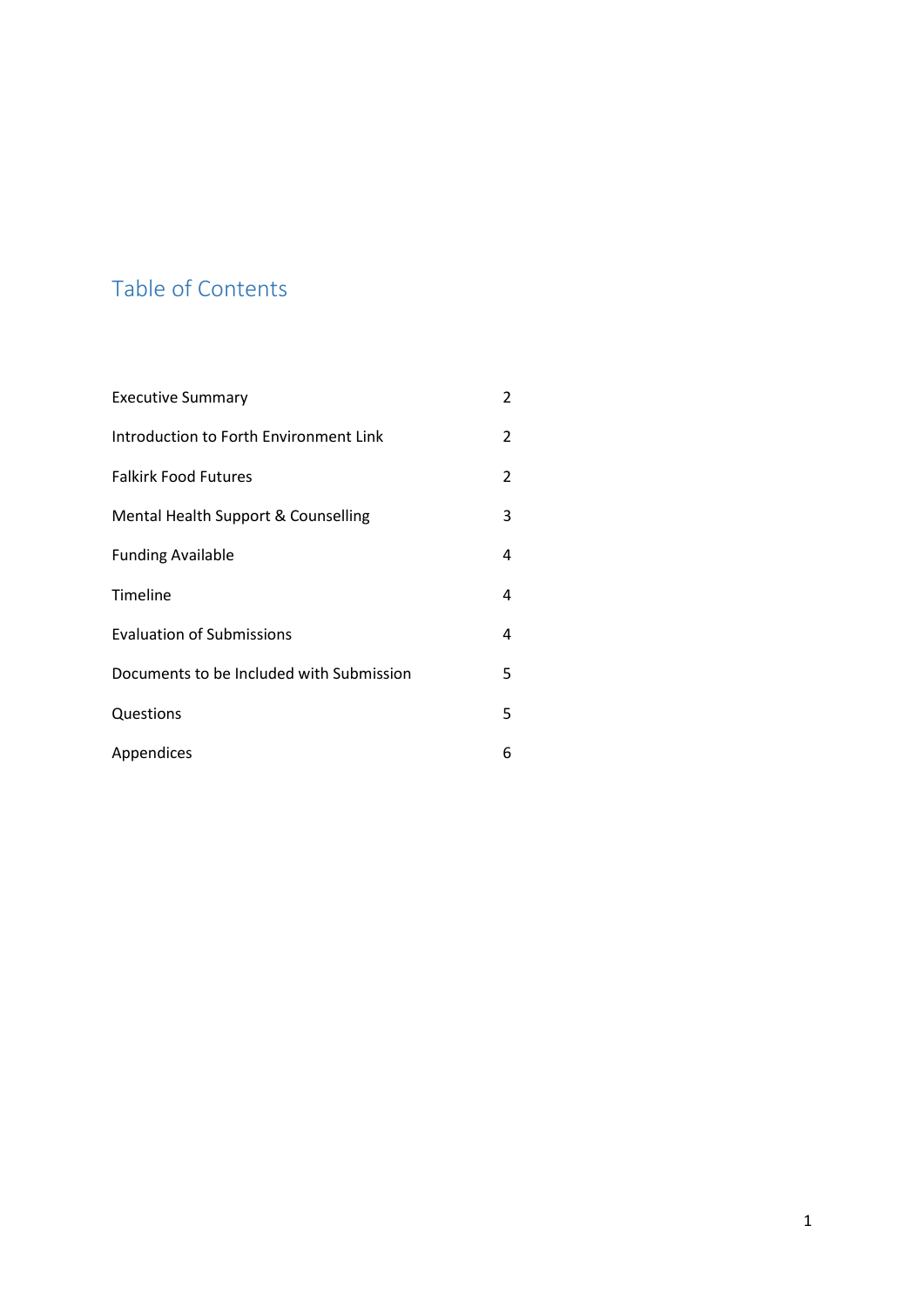# Executive Summary

FEL is seeking professional expertise to design and deliver a programme of mental health & counselling support to community food organisations staff and volunteers whom have been supporting the covid emergency. This will working closely with the FEL team and partner organisations NHS Forth Valley, CVS Falkirk and Falkirk Council to deliver the mental health programme of support.

The Falkirk Food Futures programme is managed by FEL, it is funded by the UK Government Community Renewal Fund (CRF). Falkirk Council is administering the fund on behalf of UK Government for the Falkirk Council area. The CRF is providing funding to help places across the UK prepare for the introduction of the UK Shared Prosperity Fund, investing in people, places, businesses and communities improving everyday life across the UK. It is therefore vital that the Falkirk Food Futures programme has a robust evaluation framework, as evidence gathered from this pilot phase will inform future interventions.

# Introduction to Forth Environment Link

Forth Environment Link (FEL) is an environmental charity working across the climate action agenda to deliver outcomes which support and promote healthy people and a healthy planet. Our projects aim to increase everyday journeys being made on foot or by bike; maximise the amount of local food grown and eaten in our communities; extend the lifespan of everyday items through repair and reuse programmes; and provide meaningful volunteering opportunities to practically tackle climate change.

# Falkirk Food Futures Programme

Falkirk Food Futures is a new programme, being delivered by Forth Environment Link with local partners including Falkirk Council, NHS Forth Valley, Health and Social Care Partnership, CVS Falkirk and local third sector. Falkirk Food Futures programme will work closely with communities and community organisations to address food insecurity in Falkirk and help to build a fairer resilient and sustainable food future.

Falkirk Food Futures will provide grant funding to enable local community organisations who work with those that face the greatest challenges in relation to access to sustainable and dignified food. It will also help communities to work towards a food system that is more Climate friendly by:

- 1. Providing funding of grants between 5k-£30k to support community food projects to get good food projects underway; and create new jobs in the food community sector
- 2. Delivering food education activities and events within Falkirk communities
- 3. Work with Falkirk community food networks to help increase skills sharing, advice and support
- 4. Delivering digital skills inclusion and training courses and carbon literacy courses
- 5. Delivering workshops to learn about community use and reuse of land for urban agriculture
- 6. Encouraging marginalised young people in Falkirk to engage with food programmes
- 7. Training marginalised young people become good food ambassadors throughout Falkirk
- 8. Partners working together so that Falkirk becomes a Sustainable Food Place
- 9. Provide links and support for Covid Emergency Food Volunteers, to access counselling and support services.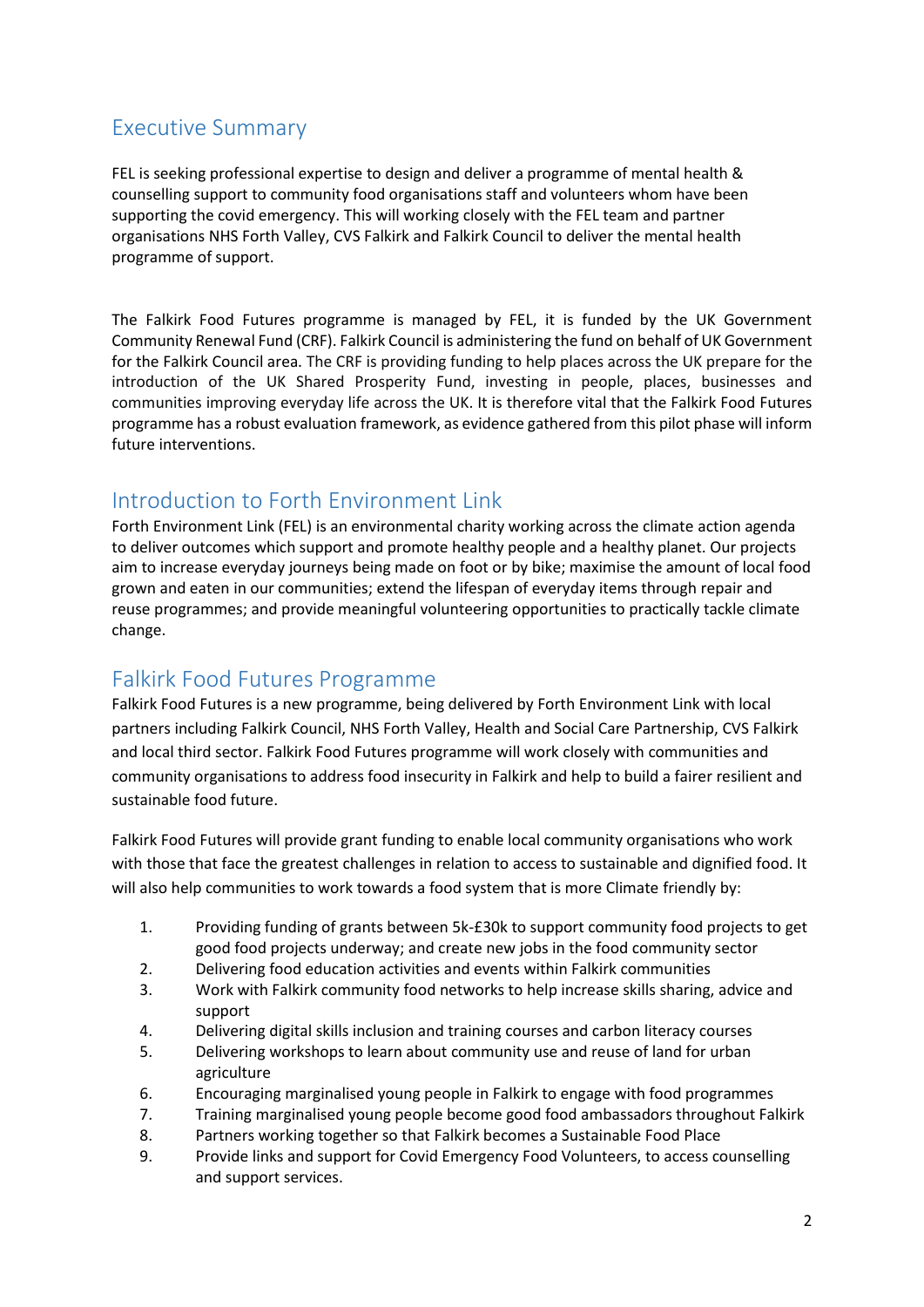The outcomes of the Falkirk Food Future Programme are as follows:

- 1. Improving dignified access to nutritious, sustainable, acceptable, affordable food
- 2. Build capacity and/or capability within their staff or volunteer teams
- 3. Improve health and wellbeing via improvements in our food system and food environment
- 4. Provide opportunities for communities to cook, grow and eat together
- 5. Increase availability and use of seasonal, locally grown and produced food
- 6. Support the local food economy
- 7. Redistribute acceptable surplus food (not just any food)
- 8. Reduce food waste
- 9. Improve access to and awareness of digital networks and platforms
- 10. Develop community reuse/climate hubs which promote net zero lifestyles

# The Falkirk Food Futures programme will run from November 2021 – June 2022 Falkirk Food Futures Evaluation Framework

The consultant will create a programme of mental health support and enable access to counselling for staff and volunteers, whom have been delivering support to individuals accessing emergency food and wider support.

The reason this has been included in the Falkirk Food Futures programme is that FEL and partners, via a piece of research commissioned by NHS Forth Valley, found that community food sector has been at the frontline in supporting mental health related issues exacerbated by the pandemic. Team and volunteers were left to provide informal counselling and trying to navigate links into the health care support system. Main underlying causes were poverty and income security, social isolation and fear of the virus itself. People whom already had chaotic lives were more prone to mental health problems, substance abuse and increase anxieties of compacted home life. Falkirk Food Futures wanted to respond to this situation alongside other partner agencies. Download the full Needs Assessment report from our website.

The following brief is indicative only and can be discussed more fully before submitting a response and at the inception meeting with the successful consultant. FEL encourages the tender response to provide a detailed methodology of all proposals considered necessary to meet the requirements of this tender.

The consultant will:

- Liaise with FEL staff & programme partners to understand the project concept
- Lead the development, design and delivery of mental health support and access to counselling
- Train the FEL Falkirk Food Futures team on the programme, so that they can help to link and promote the service with community food sector and to help evaluate the programme.
- Consult with wider array of stakeholders including NHS Forth Valley, Health and Social Care Partnership, Third Sector Interface (CVS Falkirk) and communities:
	- 1. To understand if the Mental Health support programme has worked, as it was intended.
	- 2. Did it achieve its outcomes,
	- 3. How effective is the delivery model at achieving outcomes for community organisation?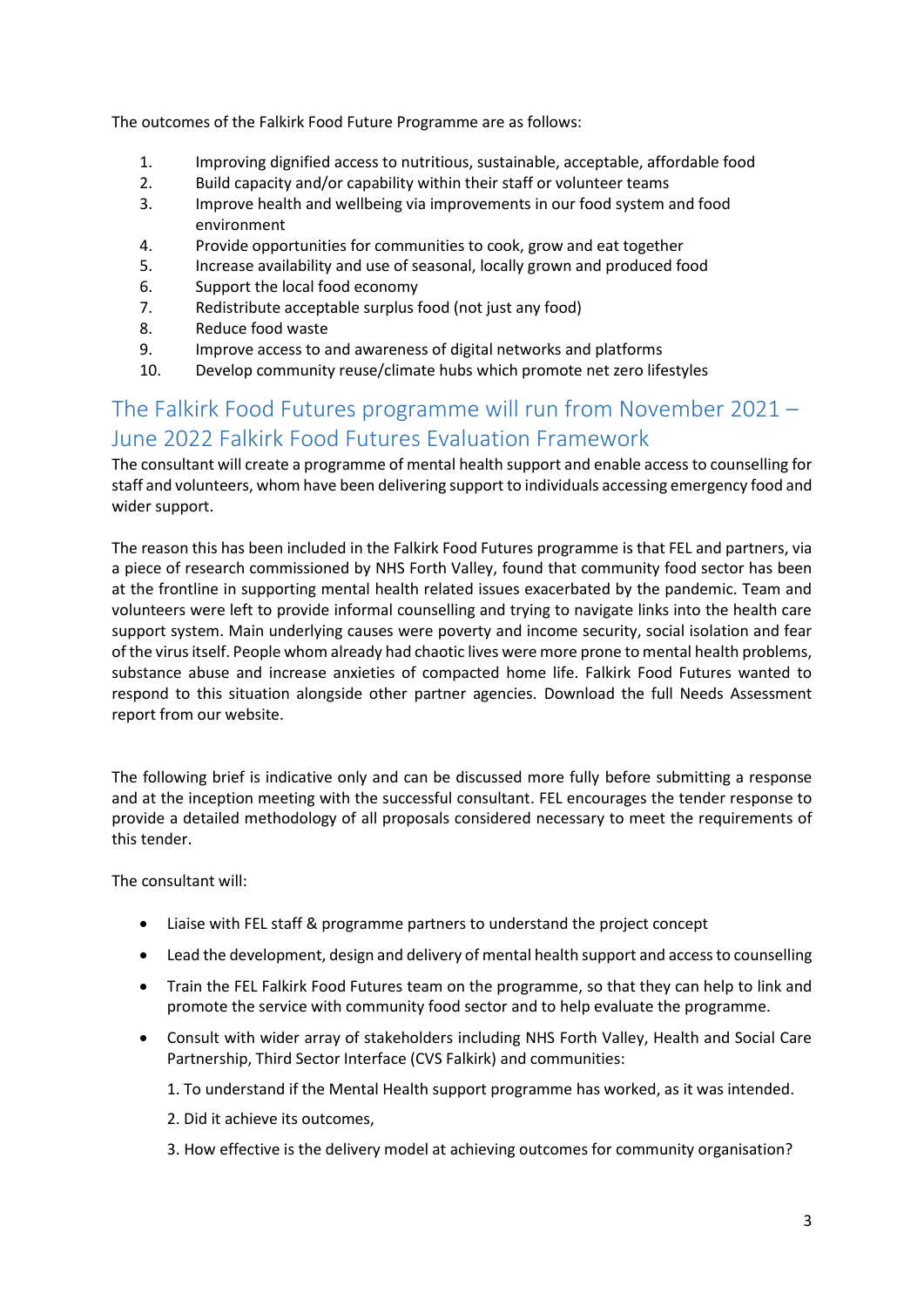4. What impact has the programme had on key stakeholders, such as emergency food providers

5.What changes could be made to achieve the best outcomes for beneficiaries and stakeholders

- Provide a range of testimonials and case studies about the programme
- Produce and present a final evaluation summary report to FEL and partners with key findings and learnings, from those participating in the programme
- Create a risk register for the programme and mitigation plan
- Provide a timeline of actions and milestones

# Funding Available

Funding of £15,000.00 has been confirmed for this project. This is inclusive of VAT.

#### Timeline

FEL would like to invite proposals from consultants by  $28<sup>th</sup>$  January, midday. Proposals will then be assessed by FEL and a decision will then be made on competency and budget. Shortlisted suppliers will be invited to discuss their proposal with FEL prior to final selection.

Suppliers will be informed if they have been successful or not by email and in writing before Thursday 4<sup>th</sup> of February. The successful supplier will then be appointed on Friday 5<sup>th</sup> of February.

- Submissions should be received no later than midday on the 28th of January midday any that are submitted after this date will not be accepted
- Submissions which are incomplete in any respect will not be accepted

# Evaluation of Submissions

Submissions will be assessed and evaluated in line with the timeline and criteria as set out below:

| Stage 1 - Assessed on electronic submissions |  |  |
|----------------------------------------------|--|--|
|----------------------------------------------|--|--|

| <b>Criteria</b>                                                        | Weighting |
|------------------------------------------------------------------------|-----------|
| Scope of proposal and how it meets the requirements as set out in this | 60%       |
| document                                                               |           |
| Price                                                                  | 40%       |
|                                                                        |           |
| <b>Total</b>                                                           | 100%      |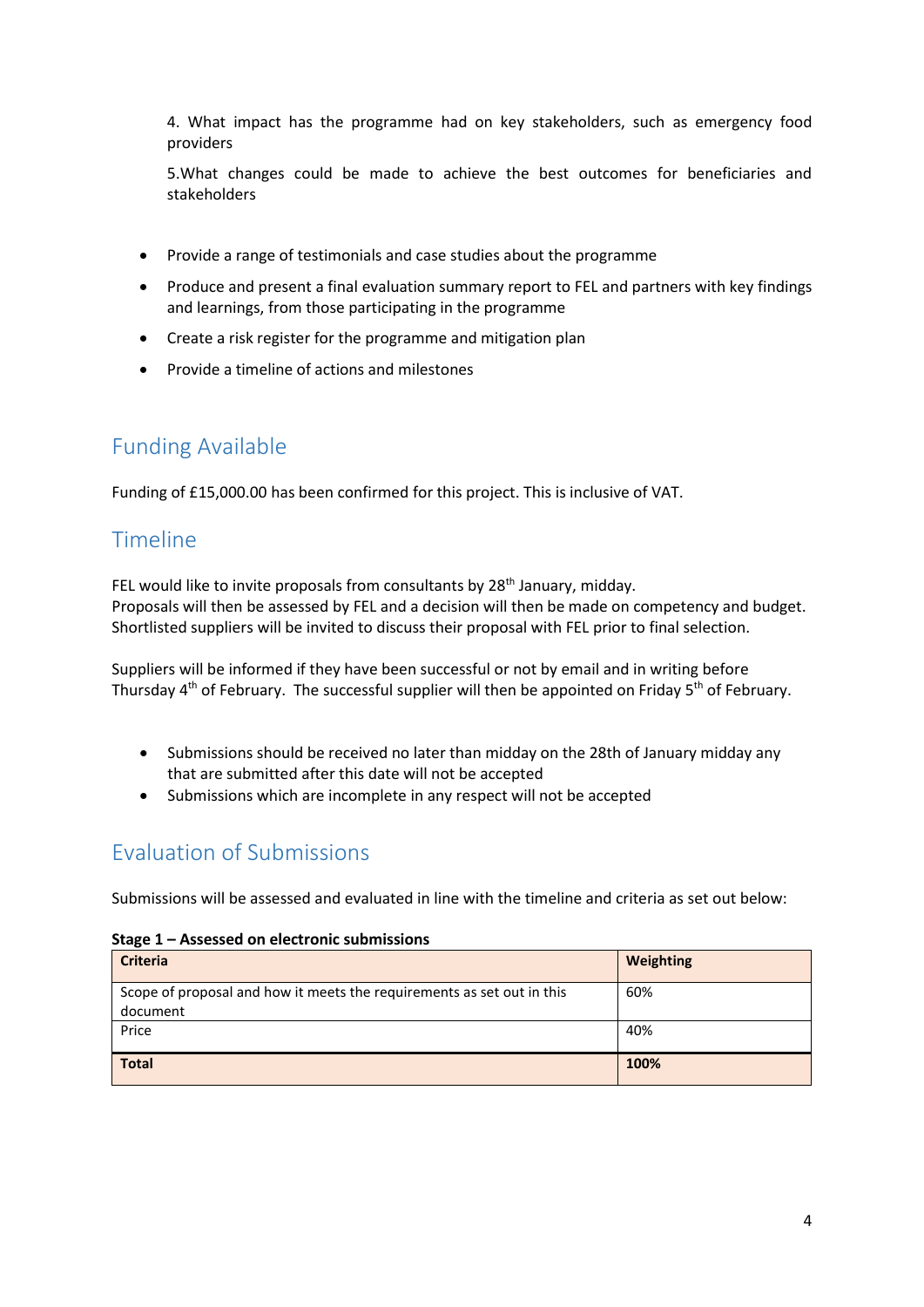# Documents to be Included with Submission

- 1. Proposal setting out how your organisations will meet the needs and requirements as set out in this document
- 2. Full costing schedule breaking down the different elements and clearly showing costs in line with:
- 3. Project Management Costs
- 4. Material Costs
- 5. Ongoing running costs for duration of contract
- 6. Insurance
- 7. Activities related to project delivery
- 8. Other costs
- 9. Timeline and milestones
- 10. The following pages completed satisfactorily

#### Questions

Forth Environment Link will be happy to answer any questions. Please contact: Emily Harvey Development Manager Forth Environment Link Email: emily@forthenvironmentlink.org Tel: 07545 247 489

APPENDICES

Organisational Details

Registered Organisation Name: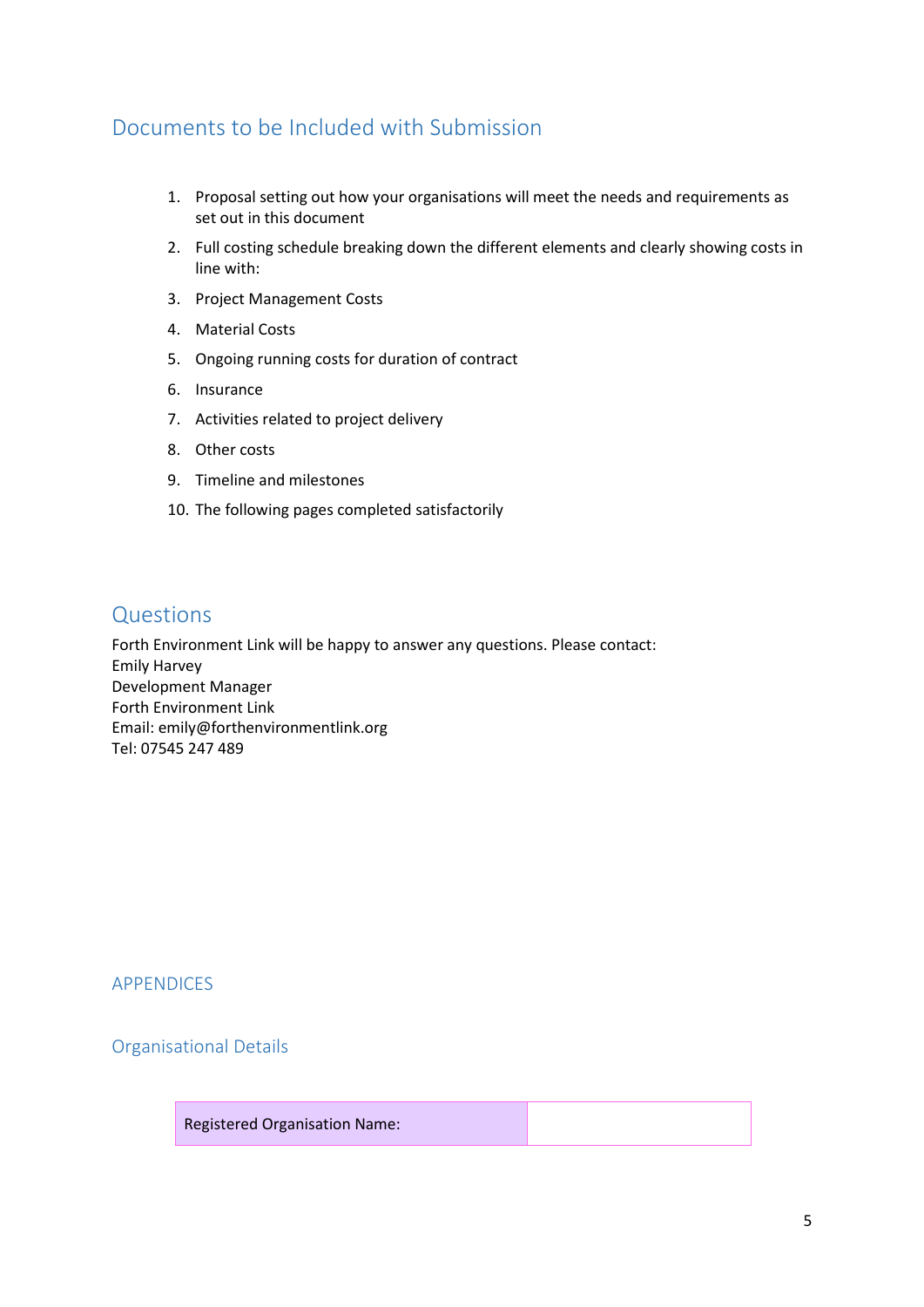| <b>Registered Address:</b>                                                     |  |
|--------------------------------------------------------------------------------|--|
| Details of contact person for tender                                           |  |
| <b>Phone Number:</b>                                                           |  |
| Web site Address:                                                              |  |
| <b>Company Registration Number:</b>                                            |  |
| Date of registration:                                                          |  |
| Charities/Housing Association or other<br>registration number (if applicable): |  |
| VAT Registration number (if applicable):                                       |  |
| Legal Status:                                                                  |  |
| Has the organisation traded under any other<br>names:                          |  |

#### Business Conduct and History

(Pass/Fail) If Forth Environment Link deems responses submitted in this section to be unsatisfactory, they have the right to fail the application

| Do any of the mandatory or discretionary<br>exclusion criteria (see section 4/Appendix A)<br>apply to you or your organisation? |  |
|---------------------------------------------------------------------------------------------------------------------------------|--|
| Does the organisation have any outstanding<br>legal actions against it?                                                         |  |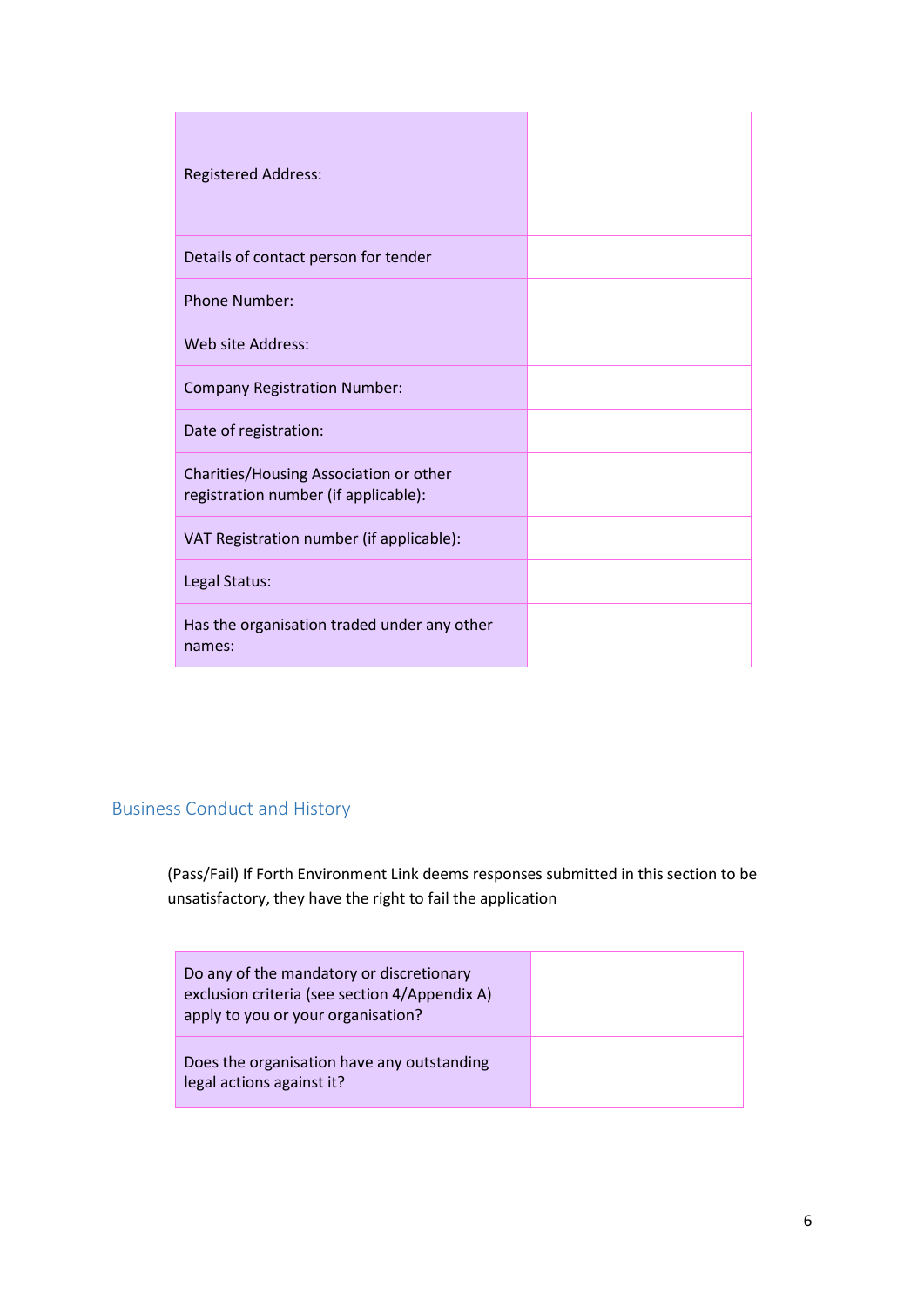| Have you or your organisation ever been         |  |
|-------------------------------------------------|--|
| accused of or committed an act of grave         |  |
| misconduct in the course of your business or    |  |
| profession?                                     |  |
|                                                 |  |
| In this context "grave misconduct" includes any |  |
| breach of The Employment Relations Act 1999     |  |
| (Blacklists) Regulations 2010                   |  |
| In the last three years has your organisation:  |  |
|                                                 |  |
| a) Had a contract terminated or been refused    |  |
| the opportunity to re-tender for a contract?    |  |
| b) Been successfully sued for breach of         |  |
| contract?                                       |  |
| Have any senior members of your organisation    |  |
| been involved in any firm that has been         |  |
| liquidated or gone into receivership?           |  |
| Within the last five years has your company     |  |
| been subject to any actions by the Health &     |  |
| Safety Executive or Environment Agency in       |  |
| respect of any suspected breach of legislation? |  |
|                                                 |  |
| Within the last three years, has any adverse    |  |
| finding been made against your organisation by  |  |
| an Employment Tribunal, Employment Appeal       |  |
| Tribunal or any court, in relation to any claim |  |
| made by your current, former or potential       |  |
| employees?                                      |  |
|                                                 |  |

### Financial Information

**(Pass/Fail)** If Forth Environment Link deem the financial risk of awarding the contract to a Bidder to be too high, they have the right to fail the application.

| Please provide a copy of your organisations accounts for the last<br>two years* as an appendix. These accounts should be audited if<br>this is a requirement for your organisation. |  |
|-------------------------------------------------------------------------------------------------------------------------------------------------------------------------------------|--|
| *if your organisation is unable to provide two years of data please<br>contact the Council via the Portal.                                                                          |  |